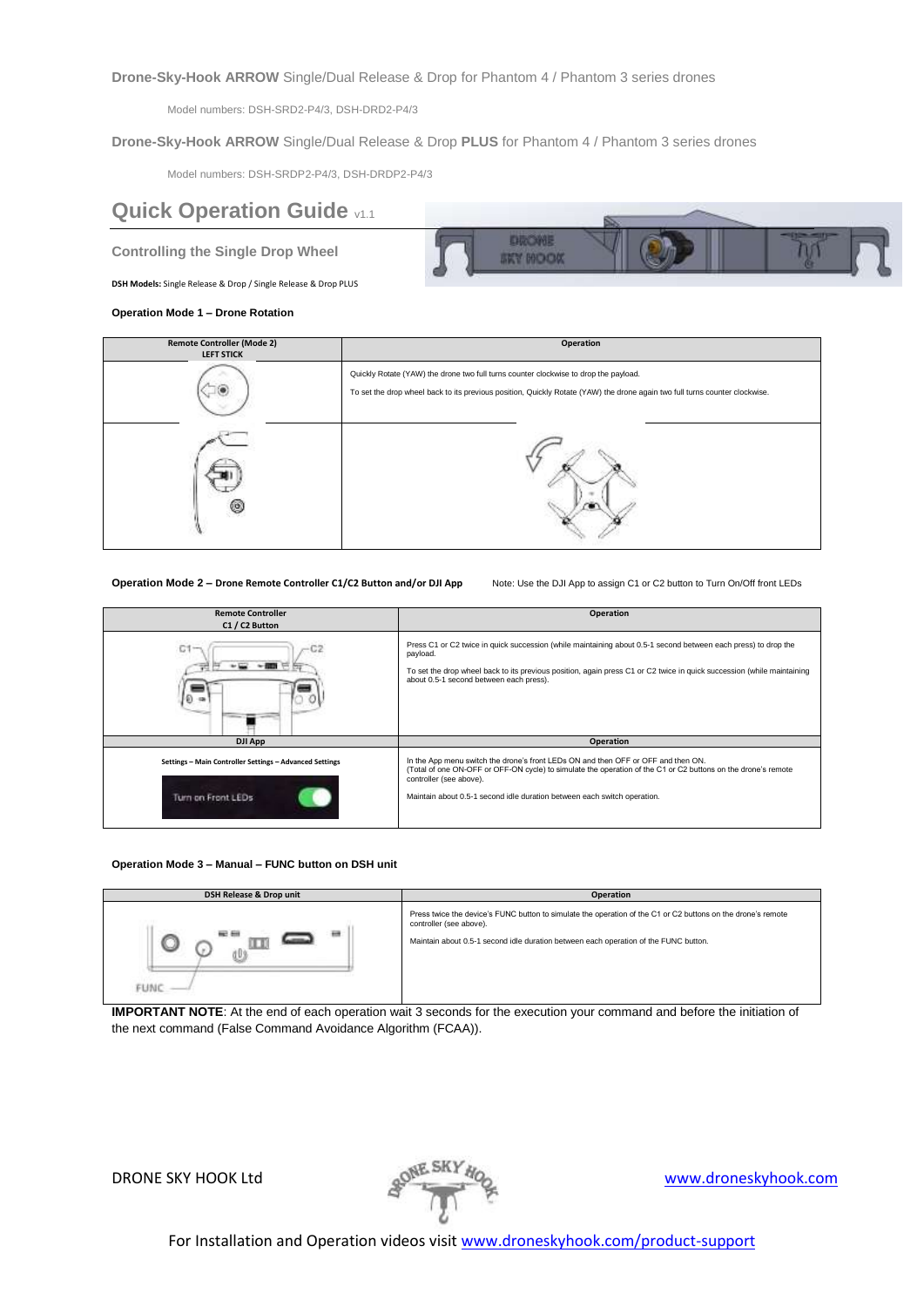## **Controlling the Dual Drop Wheel**

**DSH Models:** Dual Release & Drop / Dual Release & Drop PLUS

## **Operation Mode 1 – Drone Rotation**

| <b>Remote Controller (Mode 2)</b><br><b>LEFT STICK</b> | Operation                                                                                                                                                                                                                                                                                                                      |
|--------------------------------------------------------|--------------------------------------------------------------------------------------------------------------------------------------------------------------------------------------------------------------------------------------------------------------------------------------------------------------------------------|
|                                                        | Quickly Rotate (YAW) the drone two full turns counter clockwise to drop the first payload.<br>Quickly Rotate (YAW) the drone again two full turns counter clockwise to drop the second payload.<br>To set the drop wheel back to its previous position, Quickly Rotate (YAW) the drone again two full turns counter clockwise. |
| o                                                      |                                                                                                                                                                                                                                                                                                                                |

## **Operation Mode 2 – Drone Remote Controller C1/C2 Button and/or DJI App**

Note: Use the DJI App to assign C1 or C2 button to Turn On/Off front LEDs

| <b>Remote Controller</b><br>C1 / C2 Button                                    | Operation                                                                                                                                                                                                                                                                                                                                                                                                                                        |
|-------------------------------------------------------------------------------|--------------------------------------------------------------------------------------------------------------------------------------------------------------------------------------------------------------------------------------------------------------------------------------------------------------------------------------------------------------------------------------------------------------------------------------------------|
| C١                                                                            | Press C1 or C2 twice in quick succession (while maintaining about 0.5-1 second between each press) to drop the first<br>payload.<br>Press C1 or C2 twice again in quick succession (while maintaining about 0.5-1 second between each press) to drop<br>the second payload.<br>To set the drop wheel back to its previous position, again press C1 or C2 twice in quick succession (while maintaining<br>about 0.5-1 second between each press). |
| <b>DJI App</b>                                                                | Operation                                                                                                                                                                                                                                                                                                                                                                                                                                        |
| Settings - Main Controller Settings - Advanced Settings<br>Turn on Front LEDs | In the App menu switch the drone's front LEDs ON, then OFF and then back ON or OFF, then ON and then OFF.<br>(Total of one ON-OFF-ON or OFF-ON-OFF cycle) to simulate the operation of the C1 or C2 buttons on the drone's<br>remote controller (see above).<br>Maintain about 0.5-1 second idle duration between each switch operation.                                                                                                         |

## **Operation Mode 3 – Manual – FUNC button on DSH unit**

| <b>DSH Release &amp; Drop unit</b>                                                                                                                             | <b>Operation</b>                                                                                                                                                                                                                |
|----------------------------------------------------------------------------------------------------------------------------------------------------------------|---------------------------------------------------------------------------------------------------------------------------------------------------------------------------------------------------------------------------------|
| 譶<br><b>FUNC</b>                                                                                                                                               | Press twice the device's FUNC button to simulate the operation of the C1 or C2 buttons on the drone's remote<br>controller (see above).<br>Maintain about 0.5-1 second idle duration between each operation of the FUNC button. |
| <b>IMPORTANT NOTE:</b> At the end of each operation wait 3 seconds for the execution your command and before the initiation of the next command (Ealse Command |                                                                                                                                                                                                                                 |

**IMPORTANT NOTE**: At the end of each operation wait 3 seconds for the execution your command and before the initiation of the next command (False Command Avoidance Algorithm (FCAA)).